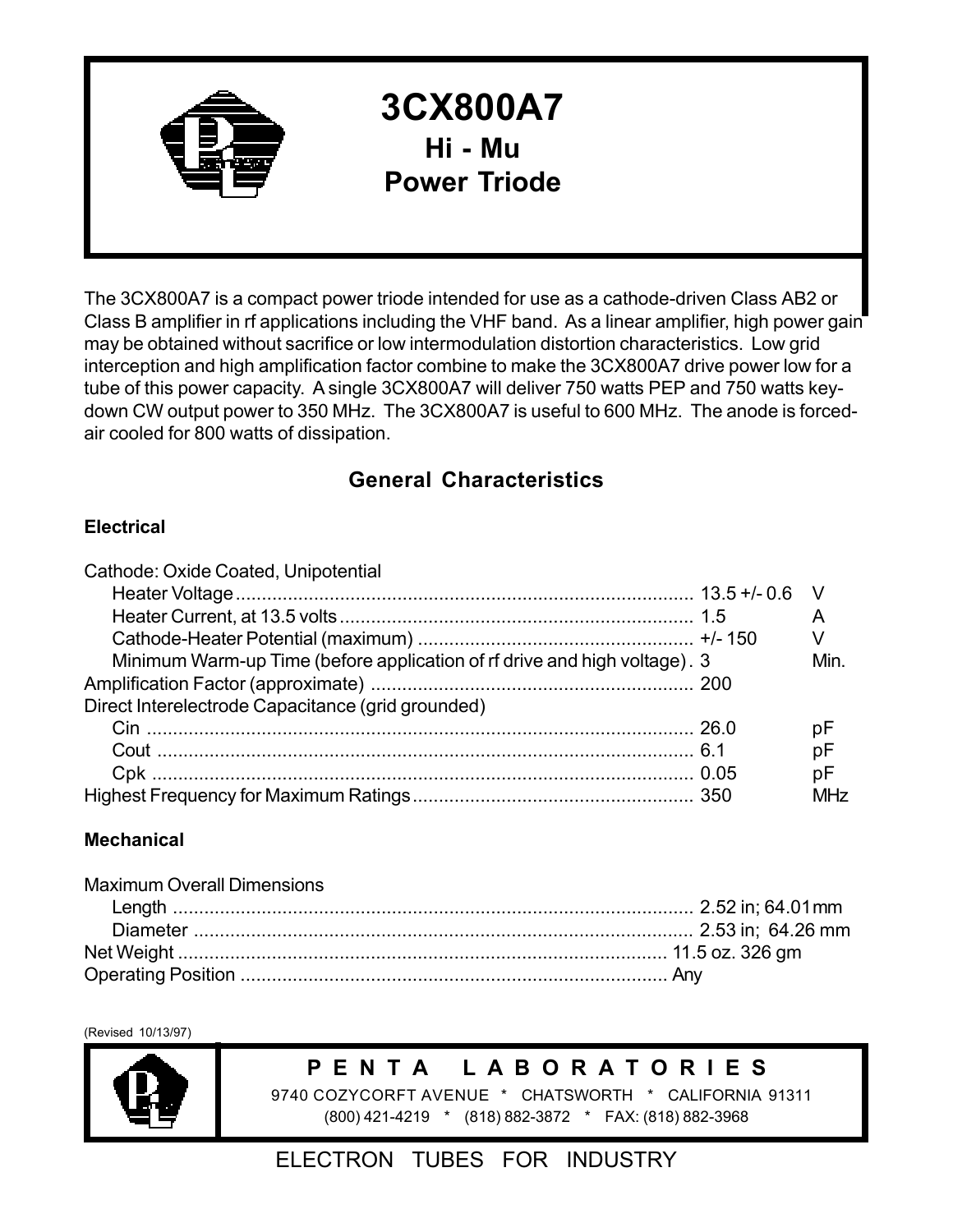

| <b>Maximum Operating Temperature:</b> |                    |  |  |
|---------------------------------------|--------------------|--|--|
|                                       |                    |  |  |
|                                       |                    |  |  |
|                                       | 11 - Pin with Ring |  |  |

# **Absolut Maximum Ratings**

(up to 350 MHz)

|  | <b>Volts</b> |
|--|--------------|
|  | Ampere       |
|  | <b>Watts</b> |
|  | Ampere       |
|  | <b>Watts</b> |

|                               | <b>CW/SSB</b> |              |
|-------------------------------|---------------|--------------|
|                               |               | Vdc          |
|                               |               | Vdc          |
|                               |               | mAdc         |
|                               |               | mAdc         |
|                               |               | W            |
|                               |               | W            |
|                               |               | mAdc         |
|                               |               | mAdc         |
|                               |               | mAdc         |
|                               |               | $\mathsf{V}$ |
|                               |               | W            |
|                               |               | W            |
|                               |               | W            |
|                               |               | Ohms         |
|                               |               | Ohms         |
| Intermodulation Distortion ** |               |              |
|                               |               | dB           |
|                               |               | dВ           |

\* - Approximate Value

\*\* - Ref. agaisnt 1 tone of a 2-equal-tone signal

# - Plate voltage may rise to 2500 volts maximum under no-signal conditions to account for power supply regulation.

## - Measured at the load.

^ - Value will be lower with voice modulation for the same PEP level.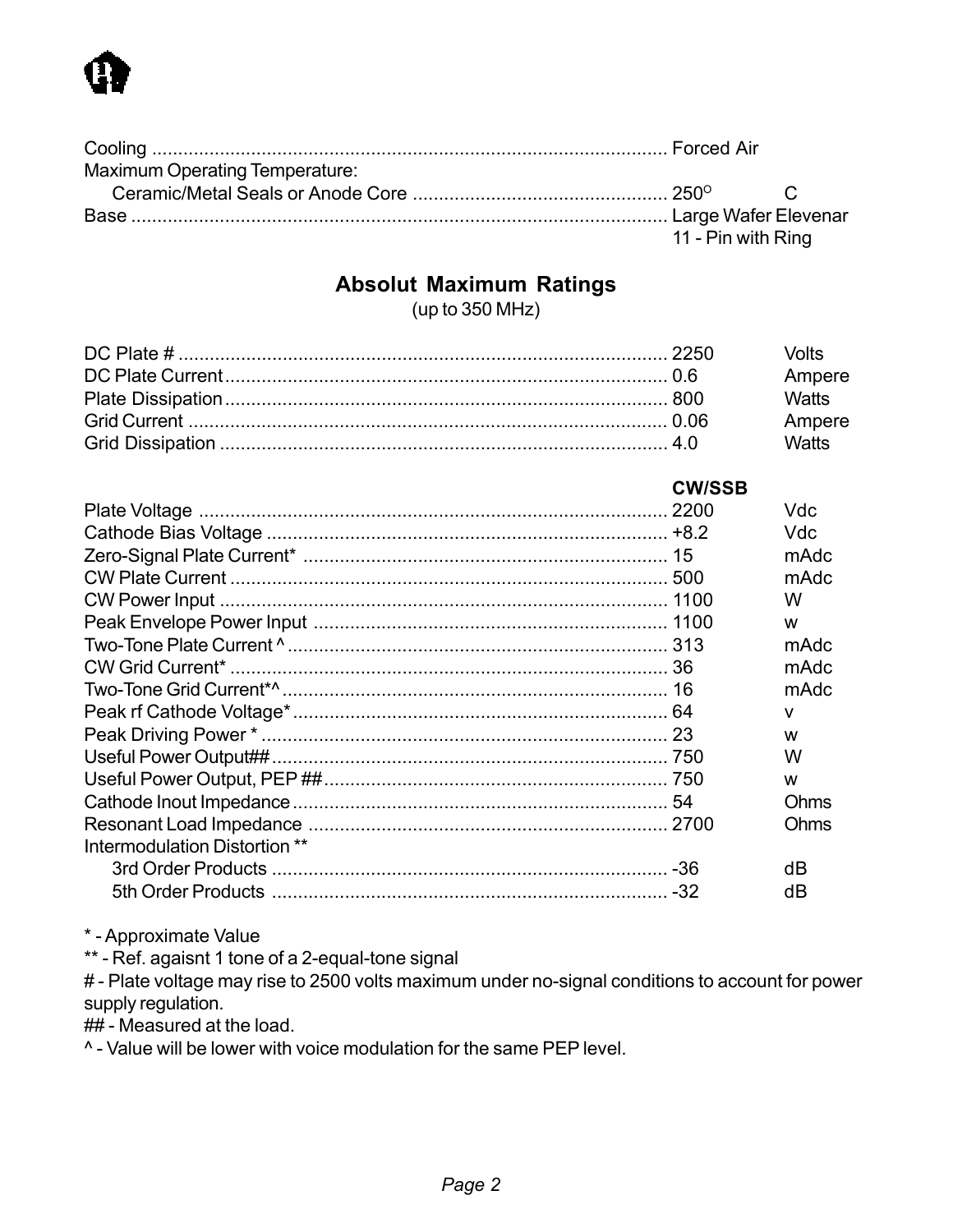

### **Pulse Modualtor or Regulator**

**Absolute Maximum Ratings:** ( See figure 2 Pulse Derating Chart for pulse durations over 100 microseconds)

|  | Volts        |  |
|--|--------------|--|
|  | <b>Watts</b> |  |
|  | Amperes      |  |
|  | Ampere       |  |
|  | Ampere       |  |
|  | Watts        |  |

Typical operation values are obtained by actual measurement or by calculation from published characyeristics cuves. Adjustment of the rf drive voltage to obtain the specified plate current at the specified bias and plate voltage is assumed. If this procedure is followed, there will be little variation in ouput power when the tube is replaced, even though there may be some variation in grid current. The grid current which occurs when the desired plate current is obtained is incidental and may vary from tube to tube. This current variation causes no performance degradation providing the ciruit maintains the correct grid/cathode vooltage in the presence of the current variation.

# **Application**

#### **Mechanical**

Mounting and Socketing - The tube may be mounted in any position. If it is to be operated in an inverted (anode down) or horizontal position the SK-1916 clamp assembly should be used for reliable retention. The SK-1906 chimney is provided with four 4-40 tapped holes at one end for chassis mounting and four more 4-40 tapped holes at the other end for optional SK-1916 mounting. The combination of the SK-1906 with the optional SK-1916 clamp makes a rigid mounting assembly for the 3CX800A7. Outline drawings of the SK-1906 air chimney and the clamp assembly are shown in Fig.1.

Cooling - Forced-air cooling must be provided to maintain the anode core and seal temperatures at a safe operating temperature. Cooling data are shown for incoming cooling air at  $25^{\circ}$ C and  $50^{\circ}$ C, and represent the minimum requirements to limit tube temperatures to 225 $^{\circ}$ C. The pressure drop figures are approximate and are for the mounting-plate (shown in Fig. 1), socket, tube and chimney combination as would be the case with pressurized-compartment mounting, where air is required to pass through the chassis slots and the anode cooler to the outside of the cabinet. Some air from the pressurized compartment passes by the socket for base cooling. This mounting technique is effective in the HF region but tf leakage through the slots may cause amplifier instability or regenration in the VHF region. Screening the holes or use of "wave-guide-beyondcutoff" air vents may be required in the VHF region.

Cooling must be applied before or simultaneously with electrode voltages, including the heater, and may be removed simultaneously with them. In all cases temperature of the anode and the ceramic/metal seals is the limiting factor, and the designer is encouraged to use temperaturesensitive paint or other temperature sensing devices in connection with any equipment design before the layout is finalized. It should also be noted it is not good practice to operate at, or close to, the absolute maximum temperature rating for the metal/ceramic seals. Where long life and consistent performance are factors cooling in excess of minimum requirements is normally beneficial.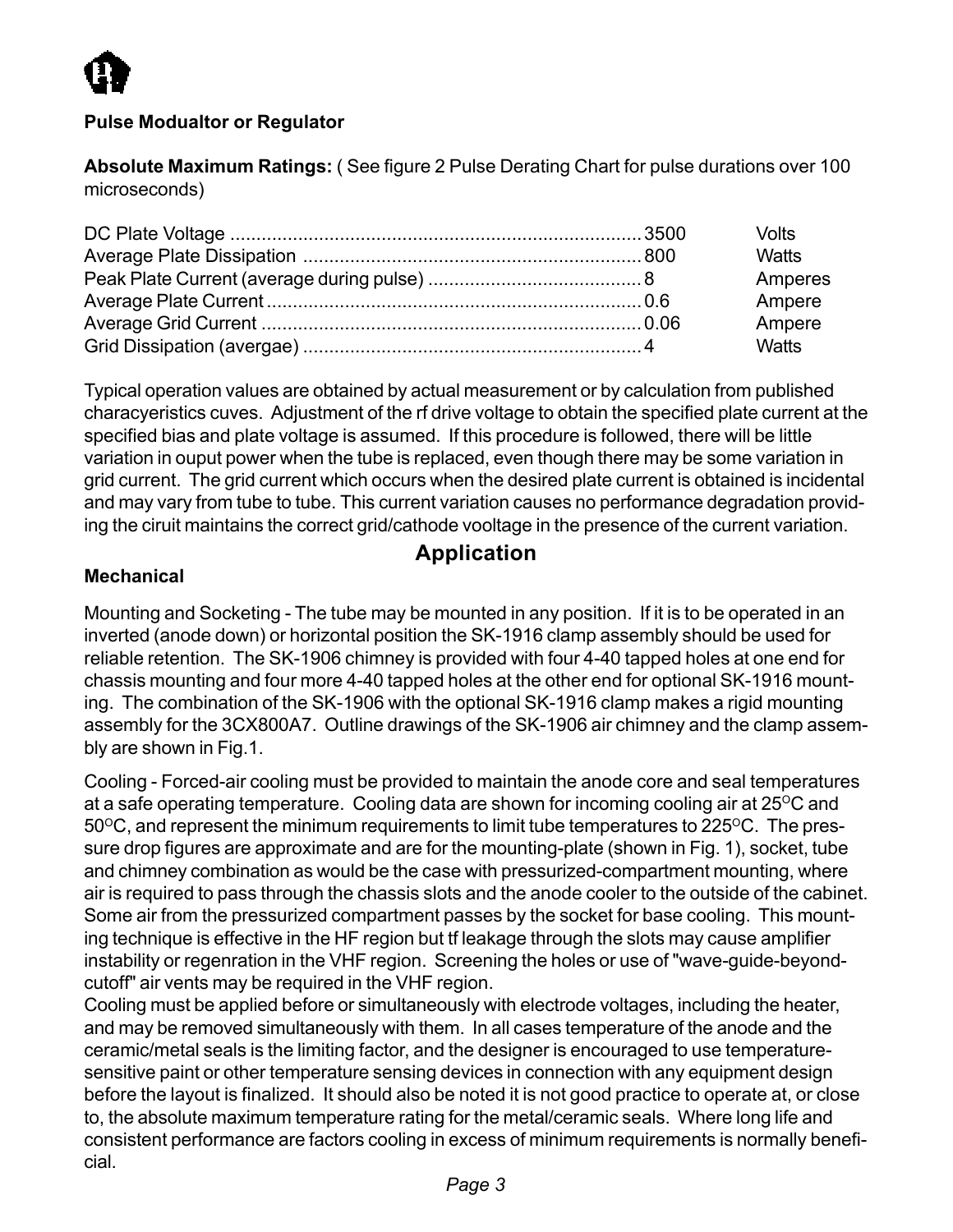

### **Electrical**

Absolute Maximum Ratings - Values shown for each type of service are based on the "absolute system" and are not to be exceeded under any service conditions. These ratings are limiting values outside which serviceability of the tube may be impaired. In order not to be exceed absolute ratings the equipment designer has the responsibility of determining an average design value for each rating below the absolute value of that rating by a safety factor so the absolute values will never be exceeded under any usual conditions of supply-voltage variation, load variation, or manufacturing variation in the equipment itself. It does not necessarily follow that combinations of absolute maximum ratings can be attained simultaneously.

Heater/Cathode Operation - The rated heater voltage for the 3CX800A7 is 13.5 volts, as measured at the base of the tube, and variations should be restricted to plus or minus 0.6 volt for long life and consistent performance.

Cathode Warmup Time - In normal service it is recommended the heater voltage be applied for a minimum of three minutes before anode voltage and rf drive voltage are applied, to allow for proper conditioning if the cathode surface.

High Voltage - Normal operating voltages used with this tube are deadly. The equipment must be designed properly, and operating precautions must be followed. Design all equipment so that no one can come in contact with high voltages. All equipment must include safety enclosures for high-voltage circuits and terminals, with interlock switches to open primary circuits of the power supply and to discharge high-voltage capacitors whenever access doors are opened. Interlock switches must not be bypassed or "cheated" to allow operation with access doors open. Always remember that high voltage can kill.

Input Circuit - When this tube is operated as a grounded-grid rf amplifier, the use of a resonant tank in the cathode circuit is recommended to obtain greatest linearity and power output. For best results with a single-ended amplifier it is suggested that the cathode tank circuit operate at a "Q" of two or more.

Grid and Plate Current Limitations - Note that grid current is a function of drive power and amplifier loading and can vary widely during tuning and loading. Under no circumstances should grid current exceed 60 mAdc during tuning or operation of the tube.

The maximum plate current rating is 600 mAdc. Drive level should be restricted during tuning periods so this rating is not exceeded. For monitoring purposes, peak meter readings on voice (taking into account inertia of the meter) will be approximately 200 mAdc. Under no circumstances is the plate current meter reading to exceed the maximum plate current rating of 600 mAdc.

Intermodulation Distortion - Typical Operating Conditions, with distortion values included, are the result of data taken during actual operation at 2 MHz. Intermodulation values listed are those measured at the full peak-envelope power noted and are referenced against one tone of a twoequal-tone signal.